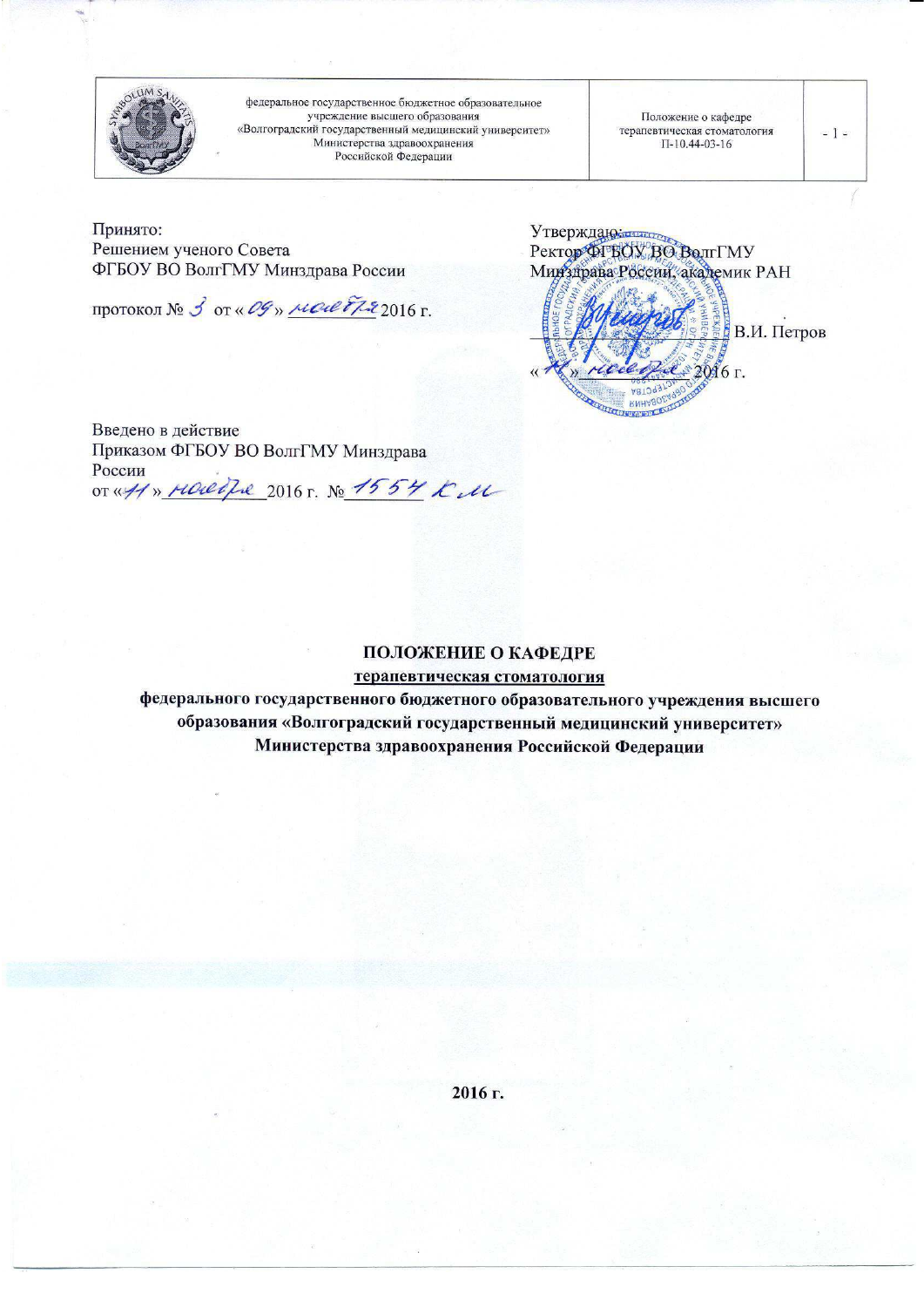#### I. Общие положения

1.1. Настоящее Положение о кафедре является внутренним документом федерального государственного бюджетного образовательного учреждения высшего образования «Волгоградский государственный медицинский университет» Министерства здравоохранения Российской Федерации (далее – ВолгГМУ), определяет ее основные задачи, функции, состав, структуру, права, ответственность, порядок организации деятельности и взаимодействия с другими подразделениями ВолгГМУ, а также сторонними организациями.

1.2. Кафедра терапевтическая стоматология (далее - "Кафедра") является учебно-научным подразделением ВолгГМУ, обеспечивающим проведение учебной, структурным научной, воспитательной и методической работы по соответствующему профилю. Кафедра действует в соответствии с Уставом ВолгГМУ и настоящим Положением.

1.3. Кафедра руководствуется в своей деятельности действующим законодательством Российской Федерации в области образования, нормативно-правовыми актами Министерства образования и науки, Уставом ВолгГМУ, Правилами внутреннего распорядка, приказами и распоряжениями декана, ректора, Ученого совета, настоящим Положением и иными локальными актами ВолгГМУ.

1.4. Кафедра подчиняется декану стоматологического факультета. Кафедра организуется по решению Ученого совета ВолгГМУ. Организация, переименование, разделение, слияние или ликвидация Кафедры осуществляются на основании решения Ученого совета и утверждения приказом ректора ВолгГМУ.

1.5. Кафедра не является юридическим лицом.

1.6. Лицензию на ведение образовательной деятельности Кафедра получает в составе ВолгГМУ с момента выдачи лицензии на соответствующие направления подготовки и уровни образования.

1.7. Содержание и регламентацию работы Кафедры определяют локальные акты ВолгГМУ.

1.8. Настоящее Положение разработано в соответствии с Федеральным законом от 29.12.2012 N 273-ФЗ "Об образовании в Российской Федерации", Порядком организации и осуществления образовательной деятельности по образовательным программам высшего образования - программам бакалавриата, программам специалитета, программам магистратуры, утвержденным Приказом Минобрнауки России от 19.12.2013 N 1367, Уставом ВолгГМУ и другими законодательными и правовыми актами, регламентирующими деятельность высших учебных заведений.

#### П. Задачи, функции и полномочия Кафедры

2.1. Главными задачами Кафедры являются организация и осуществление на качественном уровне учебной и воспитательной работы по подготовке специалистов высокой профессиональной квалификации, обладающих глубокими теоретическими и прикладными знаниями и компетенциями в соответствии с федеральными государственными образовательными стандартами; воспитательной работы среди студентов, преподавателей, сотрудников; научных исследований по профилю Кафедры, подготовка и переподготовка научно-педагогических кадров и повышение их квалификации.

2.2. К основным задачам относятся:

2.2.1. Организация и осуществление учебного и воспитательного процесса, его методическое обеспечение по дисциплинам реализуемым Кафедрой.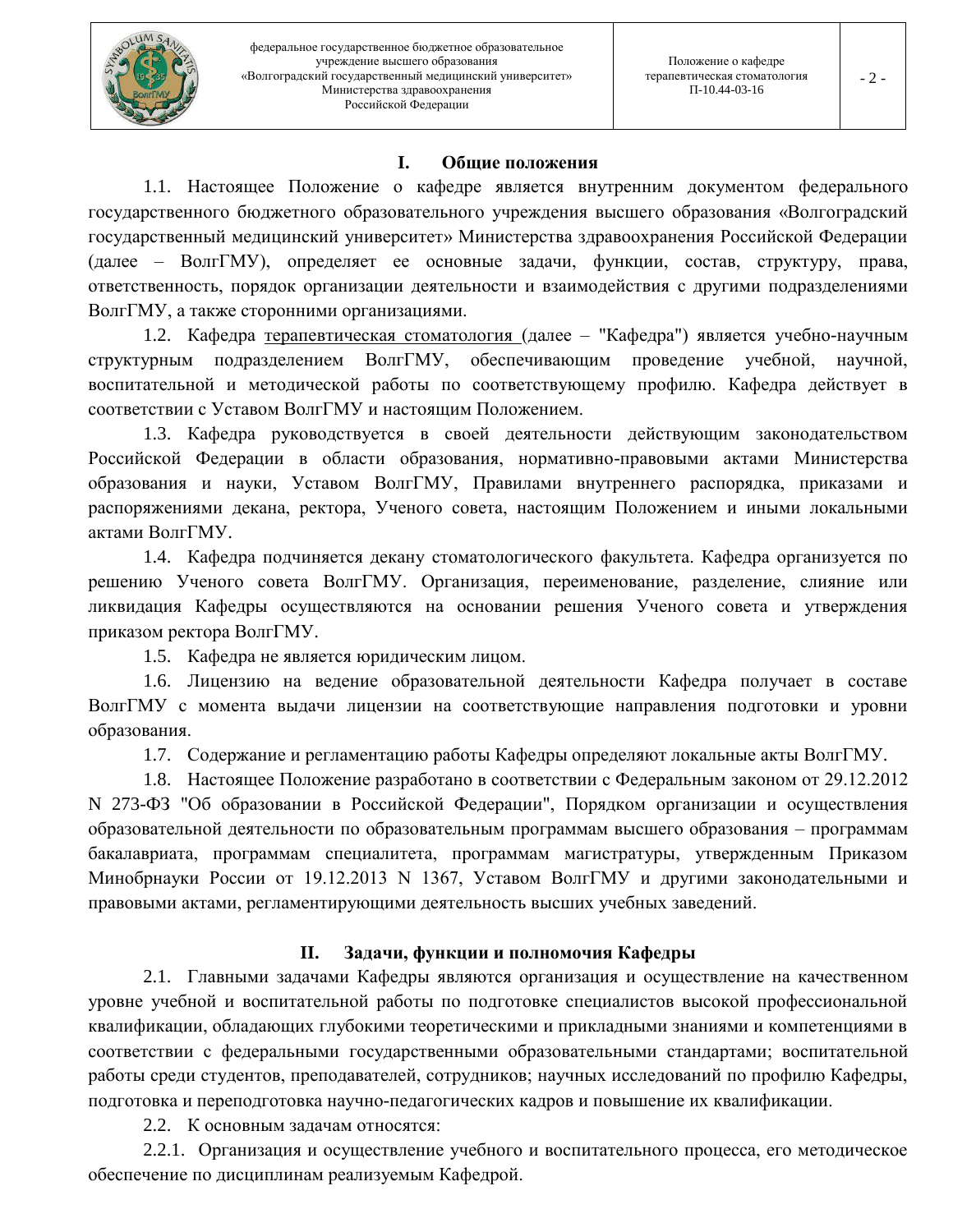

2.2.2. Удовлетворение потребности личности, общества и государства в интеллектуальном, культурном и нравственном развитии квалифицированных специалистов через систему подготовки для работы в определенной области профессиональной деятельности и в научно-педагогических кадрах высшей квалификации.

2.2.3. Организация и проведение фундаментальных, поисковых и прикладных научных исследований и иных научных работ по профилю Кафедры и проблемам системы многоуровневого профессионального образования.

2.2.4. Обеспечение преподавания дисциплин и курсов, предусмотренных государственными образовательными стандартами и учебными планами высшего и среднего профессионального образования подготовки, факультативных дисциплин и курсов по профилю Кафедры, а также включенных в программы и учебные планы дополнительного образования; внедрения в учебный процесс современных педагогических технологий.

2.2.5. Организация и реализация научных исследований сотрудниками Кафедры инициативном порядке, а также в соответствии с грантовой поддержкой, бюджетными и внебюджетными договорами.

2.2.6. Формирование у обучающихся гражданской позиции, толерантного сознания, способности к труду и жизни в современных условиях.

2.2.7. Сохранение и приумножение культурных и научных ценностей общества.

2.3. Для достижения поставленных задач на Кафедру возлагаются следующие функции.

2.3.1. В части осуществления образовательной деятельности:

участие в разработке учебных планов, в том числе для обучения по сокращенной и (или) ускоренной формам обучения, по индивидуальному плану, по программам дополнительного профессионального образования (при наличии);

разработка и представление на утверждение в установленном порядке рабочих программ учебных дисциплин реализуемых кафедрой, а также составление заключений на рабочие программы учебных дисциплин, подготовленных другими кафедрами;

подготовка учебно-методических комплексов дисциплин, учебников, учебных пособий и другой учебно-методической литературы, а также организация рецензирования учебников, учебных пособий и другой учебно-методической литературы;

определение потребности в основной учебной литературе по дисциплинам Кафедры для формирования библиотечных фондов;

формирование и актуализация кафедрального фонда дополнительной учебной литературы и других информационных ресурсов Кафедры;

проведение учебных занятий, предусмотренных соответствующими учебными планами;

руководство самостоятельной работой обучающихся;

проведение текущего контроля успеваемости, промежуточной аттестации обучающихся, тестирования;

организация осуществление мероприятий  $\overline{10}$ внедрению инновационных  $\boldsymbol{\mathrm{M}}$ образовательных технологий во все виды учебных занятий, проводимых Кафедрой;

руководство научно-исследовательской работой студентов, развитие их творческой активности путем приобщения их к научной работе Кафедры, участию в олимпиадах и конкурсах научных работ студентов, внешних конкурсах;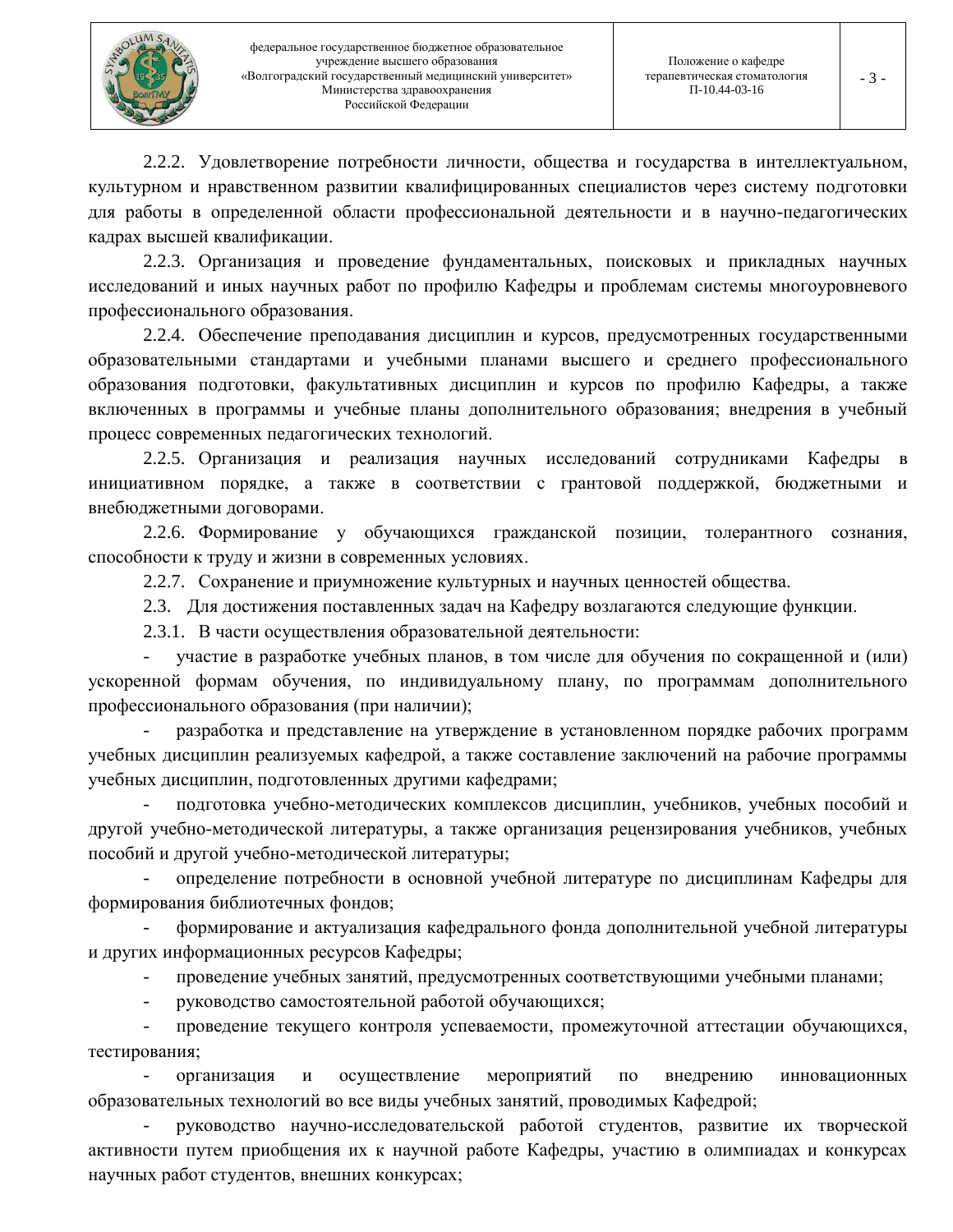

 $-4-$ 

проведение воспитательной работы с обучающимися;

формирование и поддержание баз данных Кафедры, представление ежегодной отчетности об образовательной деятельности в соответствии с требованиями документов ВолгГМУ.

2.3.2. В части осуществления по научно-исследовательской деятельности:

проведение научно-исследовательской работы по тематике НИР Кафедры в соответствии с утвержденными планами НИР и внедрение их результатов в учебный процесс;

формирование и поддержание баз данных Кафедры, предоставление ежегодной отчетности о научной деятельности в соответствии с требованиями документов ВолгГМУ;

подготовка экспертных заключений для опубликования завершенных научных работ;

участие в научно-методических и научно-практических конференциях;  $\overline{\phantom{a}}$ 

подготовка монографий и научных статей, отзывов на авторефераты диссертаций и пр.

2.3.3. В части осуществления кадровой работы и ресурсному обеспечению:

- планирование повышения квалификации педагогических кадров Кафедры;  $\equiv$
- рассмотрение индивидуальных планов работы преподавателей;  $\overline{a}$

изучение, обобщение и распространение опыта работы ведущих преподавателей Кафедры, оказание помощи начинающим преподавателям в овладении педагогическим мастерством;

привлечение к педагогической деятельности ведущих ученых и специалистов научных предприятий и организаций;

рассмотрение кандидатур для зачисления в аспирантуру и докторантуру, прикрепления к Кафедре соискателей ученых степеней для подготовки кандидатской или докторской диссертации;

рассмотрение индивидуальных планов аспирантов, соискателей, планов подготовки диссертаций докторантов и тем диссертаций;

заслушивание периодических отчетов докторантов, аспирантов, соискателей, участие в проведение их ежегодной аттестации;

разработка в необходимых случаях дополнительных программ для сдачи кандидатского экзамена по специальной дисциплине;

подготовка заключений на подготовленные аспирантами, докторантами, научными сотрудниками и соискателями кандидатские и докторские диссертации;

участие в формировании на Кафедре образовательной и информационной среды (участие в оснащении учебных и научных аудиторий оборудованием и средствами обучения, приобретении справочно-информационных систем, адекватных целям научно-образовательной деятельности Кафедры);

формирование и поддержание баз данных Кафедры, представление ежегодной отчетности о кадровой работе Кафедры в соответствии с требованиями документов ВолгГМУ.

2.3.4. В части участия Кафедры в деятельности ВолгГМУ, как структурной единицы ВолгГМУ:

участие в профориентационной работе в школах, лицеях, колледжах, на предприятиях и в организациях;

участие в работе по организации набора и приема абитуриентов в составе факультета;

участие в днях первокурсника, открытых дверей, встречах с выпускниками, мероприятиях культурно-просветительной работы факультета и ВолгГМУ и пр.;

участие в мероприятиях, предусмотренных ежегодными планами учебно-воспитательной и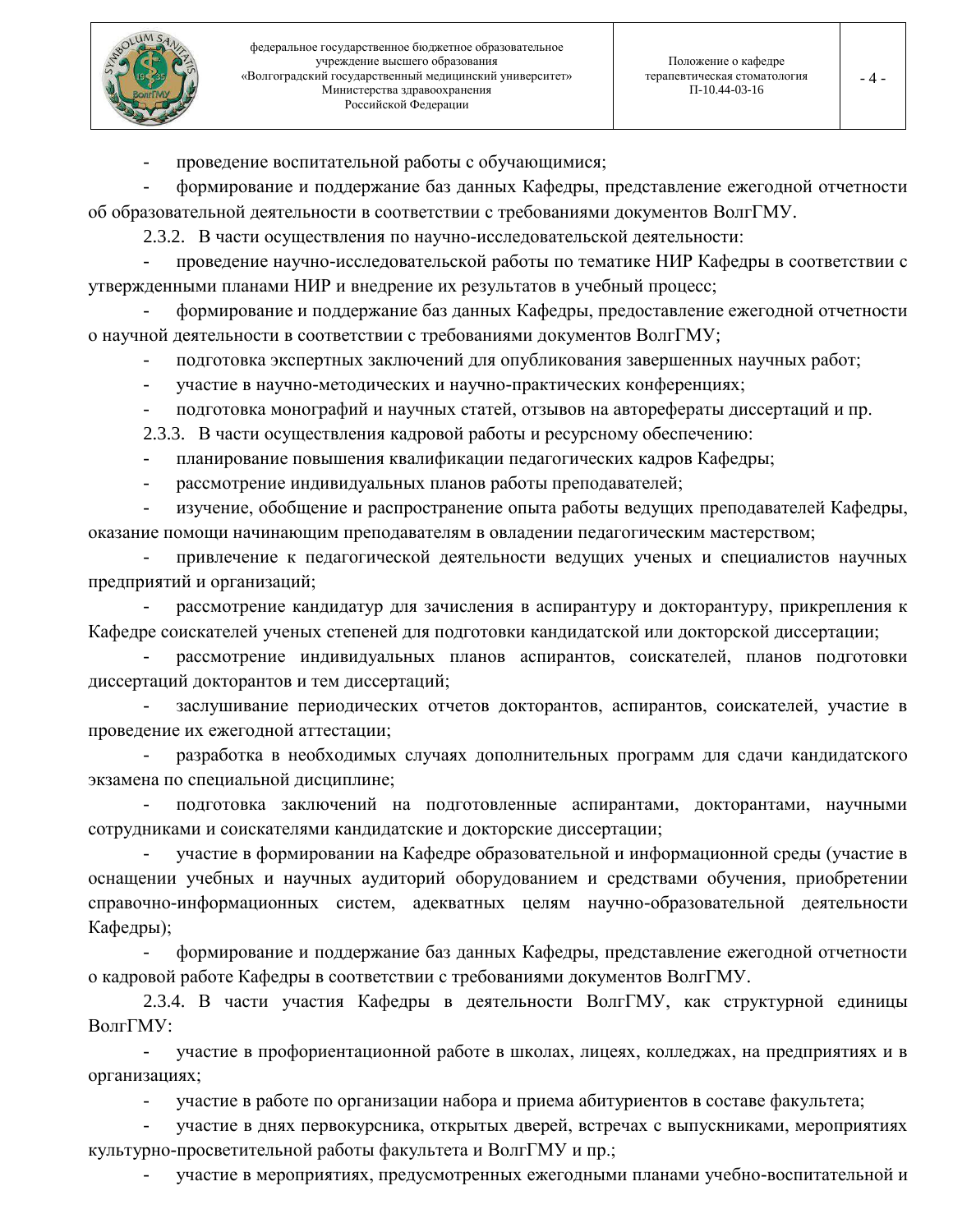

внеаудиторной работы со студентами;

организация и проведение самообследования Кафедры в соответствии с процедурой, установленной документами ВолгГМУ;

регулярная рейтинговая самооценка деятельности Кафедры в соответствии с процедурой, установленной документами ВолгГМУ;

участие в разработке и внедрении на Кафедре документов ВолгГМУ.

2.4. К полномочиям Кафедры относятся:

предложение и разработка перечня наименований факультативных дисциплин и элективных курсов, количества часов на их изучение в рамках требований государственного образовательного стандарта высшего профессионального образования;

рекомендации для реализации в учебном плане последовательности изучения дисциплин, вида промежуточной и итоговой аттестации и распределение количества часов, установленных государственным образовательным стандартом высшего образования на их изучение, по видам учебных занятий;

реализация прав, указанных в государственном стандарте высшего образования, при формировании соответствующей образовательной программы подготовки специалиста – программы бакалавриата, программы специалитета, программы магистратуры, программы подготовки научнопедагогических кадров в аспирантуре (адъюнктуре), программы ординатуры, программы ассистентуры-стажировки;

использование закрепленных за Кафедрой помещений для проведения консультаций, дополнительных учебных занятий со студентами, обучающимися по основной образовательной программе, для проведения научных исследований по плану Кафедры и консультаций аспирантов;

составление рабочих учебных планов и рабочих программ дисциплин с учетом требований типовых учебных планов, квалификационных характеристик, представление их на рассмотрение учебно-методического управления и ректора;

своевременное представление сведений в соответствующий деканат о неуспевающих студентах, ходатайство о поощрении особо отличившихся студентов, преподавателей и сотрудников;

проведение анализа содержания и качества преподавания всех дисциплин специальностей совместно с заинтересованными кафедрами и преподавателями, разработка предложений по повышению заинтересованности студентов в учебе, их стремления к получению знаний, умений, навыков и компетенций;

участие в разработке и согласовании проектов инструкций, положений и других внутренних нормативных документов по вопросам деятельности Кафедры, факультета, ВолгГМУ;

привлечение по согласованию с руководством ВолгГМУ сотрудников других подразделений и сторонних организаций к участию в работе Кафедры;

представление руководству ВолгГМУ предложений о внесении изменений в штатное расписание, приеме, увольнениях и перемещениях сотрудников Кафедры, их поощрении и наказании;

презентация ВолгГМУ во внешних организациях по вопросам деятельности Кафедры.

2.5. Сотрудники Кафедры имеют другие права и полномочия, предусмотренные трудовым законодательством Российской Федерации и Уставом ВолгГМУ.

2.6. Кафедра обязана:

обеспечивать высокую эффективность всех направлений своей деятельности;  $\overline{\phantom{a}}$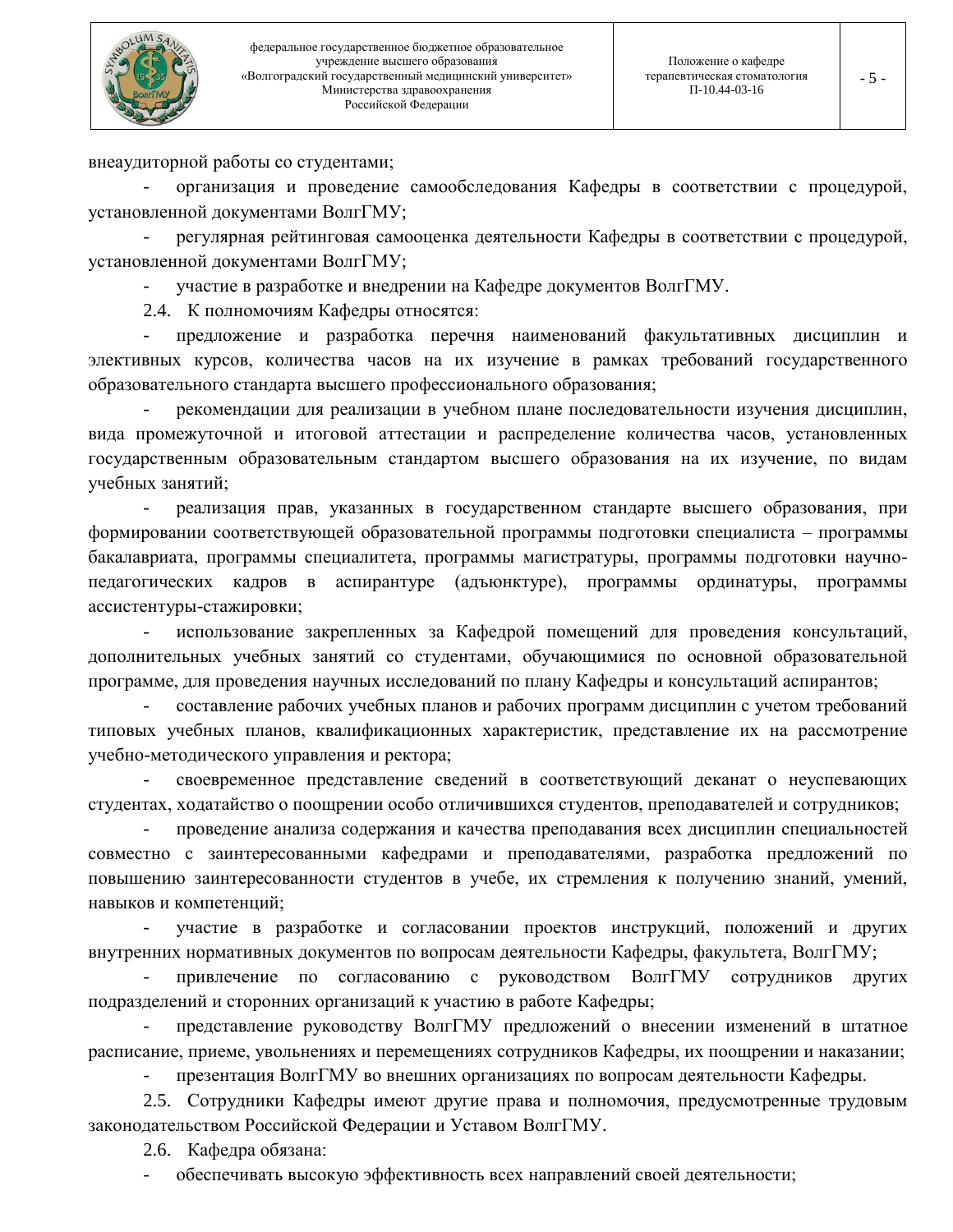

не допускать нарушений правил внутреннего трудового распорядка.

2.7. Сотрудники Кафедры обязаны:

соблюдать трудовую дисциплину;

выполнять должностные обязанности, индивидуальные планы работы, поручения заведующего Кафедрой;

участвовать в общих мероприятиях Кафедры, факультета, ВолгГМУ.

2.8. За нарушение трудовых обязанностей к сотрудникам кафедры могут быть применены дисциплинарные взыскания в соответствии с законодательством РФ.

2.9. Ответственность за качество и своевременность выполнения задач и функций, выполнение планов работ по всем направлениям деятельности Кафедры, а также за создание условий для эффективной работы преподавательского и учебно-вспомогательного состава несет заведующий Кафедрой.

# III. Состав, структура и управление Кафедрой

3.1. Кафедра может иметь в своей структуре: учебные лаборатории, компьютерные классы, методические кабинеты, научно-исследовательские лаборатории. В своем составе Кафедра может иметь учебные базы, базы практической подготовки, учебно-научные центры, лаборатории, расположенные на предприятиях, в организациях и учреждениях.

3.2. Штатное расписание Кафедры зависят от объема и характера учебной нагрузки, иных причин. предусмотренных нормативно-правовыми  $\mathbf{M}$ организационно-распорядительными документами соответствующих министерств и ВолгГМУ. Состав, структуру, а также изменения к ним утверждает ректор.

3.3. На Кафедре предусматриваются должности педагогических работников и учебновспомогательного персонала. К педагогическим работникам относятся должности заведующего Кафедрой, профессора, доцента, старшего преподавателя, преподавателя, ассистента кафедры. К учебно-вспомогательному персоналу Кафедры относятся заведующие лабораториями, заведующие учебно-методическими кабинетами, специалисты по учебной работе, старшие лаборанты, лаборанты, препараторы и т.д.

3.4. Замещение должностей педагогических работников проводится в соответствии с трудовым законодательством РФ.

3.5. Учебная нагрузка для педагогических работников устанавливается ректором в соответствии с действующим законодательством РФ.

3.6. Сотрудники кафедры повышают квалификацию в соответствии с п.п. 5 п.2 ст. 47. ТК.РФ.

3.7. Содержание и регламентацию работы педагогических работников Кафедры определяют должностные инструкции, трудовые договоры, индивидуальные планы работы преподавателя, графики работы преподавателя, утвержденные расписания учебных занятий и экзаменов, графики учебного процесса, документы ВолгГМУ.

3.8. Содержание и регламентацию работы других работников Кафедры определяют трудовые договоры, должностные инструкции и графики работы.

3.9. Основные виды деятельности Кафедры обсуждаются на заседаниях. Работа кафедры осуществляется в соответствии с годовыми планами, охватывающими учебную, научно-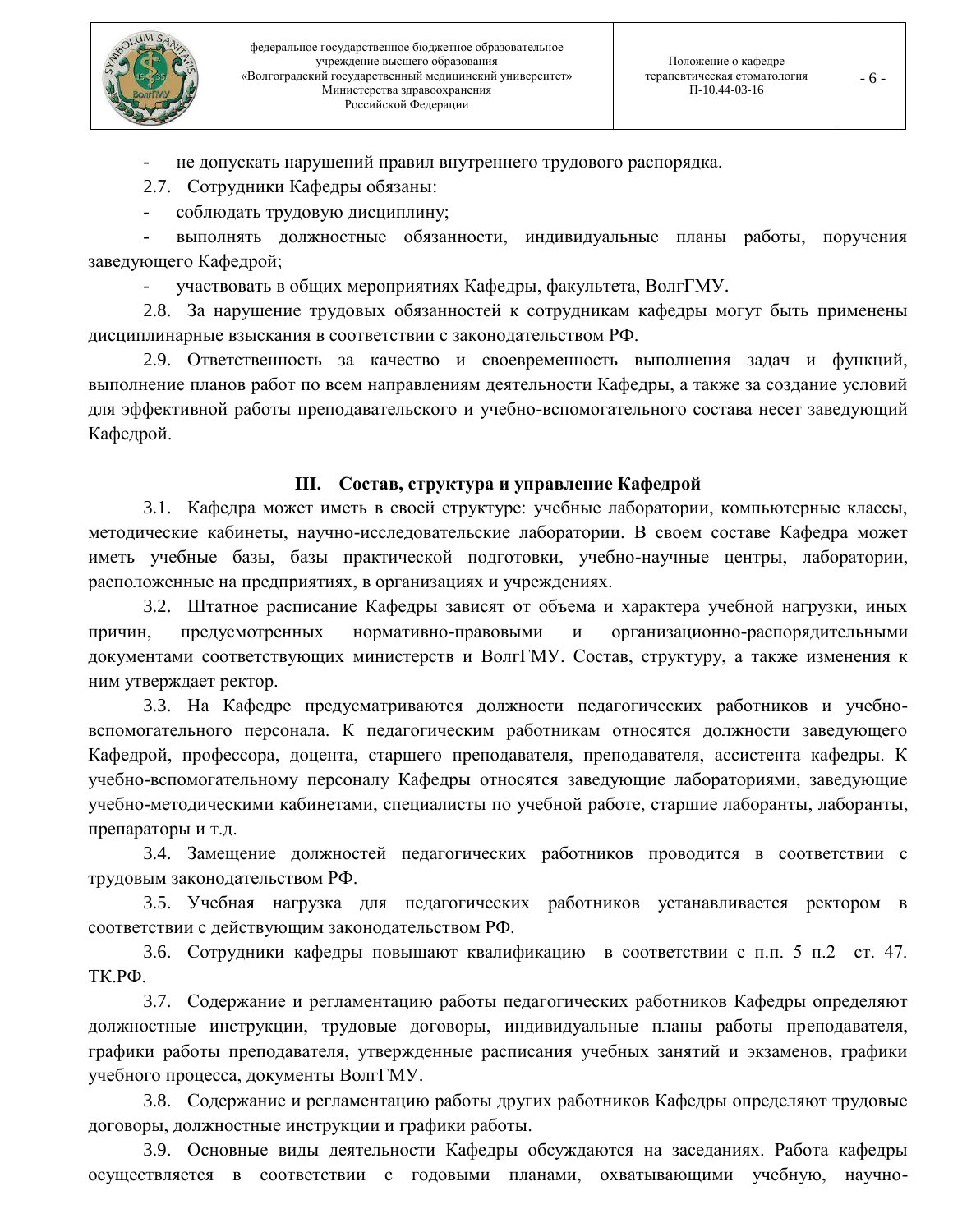

методическую, научно-исследовательскую, воспитательную и иные виды работ. Обсуждение хода выполнения этих планов и других вопросов деятельности Кафедры проводится регулярно на заседаниях Кафедры под председательством заведующего участием профессорско- $\mathbf{c}$ преподавательского состава Кафедры.

3.10. Заседания Кафедры, как правило, проводятся один раз в месяц в соответствии с годовым планом работы в установленные сроки. Внеочередные заседания могут проводиться по мере необходимости.

3.11. Предложения по повестке заседания Кафедры могут вноситься любым сотрудником Кафедры. Решением большинства сотрудников повестка дня может быть изменена, дополнена. В нее могут быть включены вопросы, не требующие предварительной подготовки. По предложению заведующего Кафедрой утверждается регламент обсуждения принятых к рассмотрению вопросов.

3.12. В заседаниях Кафедры участвует весь профессорско-преподавательский состав Кафедры. На заседания Кафедры могут быть приглашены преподаватели других кафедр, высших учебных заведений, работники заинтересованных организаций.

3.13. Голосование осуществляется всеми присутствующими на заседании членами Кафедры. В голосовании по вопросам рекомендации на должности педагогических работников принимают участие сотрудники кафедры. По отдельным вопросам определяется форма голосования – открытая или тайная. Каждый член Кафедры имеет один голос. При равенстве голосов голос заведующего Кафедрой является решающим.

3.14. На каждом заседании Кафедры обязательно ведется протокол, который подписывается заведующим Кафедрой и секретарем данного заседания.

3.15. Содержание, организация и методика выполнения всех видов работ отражаются в документации, которую Кафедра ведет и хранит в соответствии с принятой в вузе номенклатурой дел.

3.16. Кафедра должна иметь документацию, отражающую содержание, организацию и методику проведения учебного и научно-исследовательского процесса, перечень которой определяется Инструкцией по делопроизводству высшего учебного заведения, утвержденной Приказом Минобразования Российской Федерации от 24.07.2000 N 2286.

# **IV.** Руководство Кафедрой

4.1. Кафедру возглавляет заведующий, избираемый Ученым советом ВолгГМУ из числа наиболее квалифицированных и авторитетных работников соответствующего профиля, имеющих ученую степень или звание, избираемого на должность в соответствии с Положением о порядке проведения выборов на должность заведующего кафедры. Заведующий Кафедрой имеет статус руководителя основного структурного подразделения ВолгГМУ. Право постановки вопроса о досрочном освобождении от должности заведующего Кафедрой Ученым советом ВолгГМУ принадлежит ректору, декану и Ученому совету соответствующего факультета.

4.2. Общее руководство кафедрами осуществляет выборный представительный орган -Ученый совет факультета.

4.3. Заведующий Кафедрой осуществляет организацию и руководство всеми направлениями деятельности Кафедры. Заведующий Кафедрой несет полную ответственность за качество и своевременность выполнения возложенных настоящим Положением на Кафедру задач, реализацию плана работы Кафедры по всем направлениям деятельности.